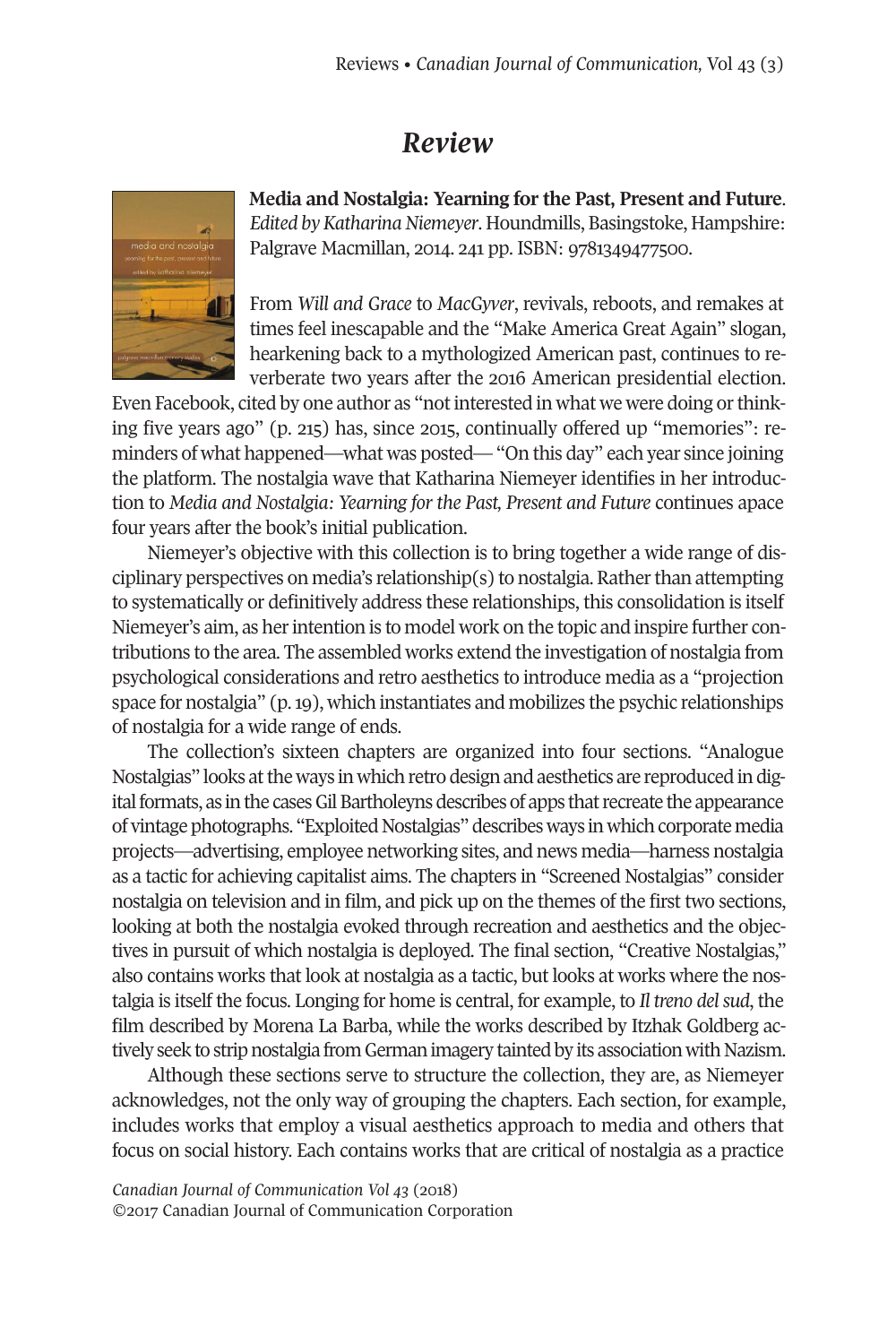and others that are descriptive of nostalgia as an emotive state observed in consumers of media—one that may motivate audiences to engage with a given media object or that may be evoked in audiences by the media they consume. While Niemeyeris clear that it is not herintention, organizing the chapters in this way does create the impression of a classification of nostalgia types. Organizing the chapters by scholarly approach may have more clearly reflected the aim of motivating future works on this topic.

*Media and Nostalgia* succeeds in its objective of bringing together a wide range of media, disciplines, and methods: the area covered and the approaches employed are, in fact, so far ranging that the book does not attempt to coalesce into a uniform whole. On the whole this approach works well, although it occasionally makes for an uneven reading experience. This is, perhaps, inevitable with an edited work, and especially in an edited work that brings together many different disciplinary voices and approaches. There are a small number of instances, however, where the authors of different chapters appearto contradict each other, generally because they have taken such different approaches to considering nostalgia. For example, in "Media and the Closure of the Memory Boom," Andrew Hoskins discusses memorialization in the context of news coverage of terrorist attacks and the way media have turned to history and historians for templates for coverage and immediate commemoration. In "Journeys through the Past: Contempt, Nostalgia, Enigma," John Potts addresses nostalgia as a possible attitude with which to engage with the past in dialogue with the present, rather than as a descriptor for a type of practice. Thus, when Potts writes that "Bombings and other killings blend with natural disasters, with no historical depth to give them background or meaning" (p. 213), there is an apparent contradiction with Hoskins' chapter, arising from the fact that the two authors have taken such different tacks with respect to nostalgia: Hoskins does not focus specifically on nostalgia, but rather on a set of media practices that draw upon a similar dynamic of cultural memory to nostalgia, while Potts considers nostalgia as an attitude with which those practices may be enacted.

There are two ways to approach this book as a reader. Looking at the individual chapters as self-contained works, one can find conclusions about specific media that advance our understanding of those formats: for example, the connections Giuseppina Sapio draws between different stages ofthe evolution of home videos and the familial norms and values of the time are illuminating in their explication of the political role played by old-fashioned media styles, and so makes a valuable contribution to our understanding of home videos as well as to the broader discussion of nostalgia, specifically nostalgia's ties to social change. Looking at the chapters together, patterns of nostalgia's roles within media environments do emerge, like nostalgia as a tactic deployed to achieve specific objectives and nostalgia as a means of negotiating social change, but the primary contribution is the fact that the topic is a fruitful subject of study and one that can be approached in myriad ways. As a result, this book will be of interest both to those academics engaging with the subject of media and nostalgia as a way of orienting newer works within the field, as well as to academics concerned with any of the various media examined in the book's chapters, for which the relationship to nostalgia is an important aspect of the media form's relation to its social context.